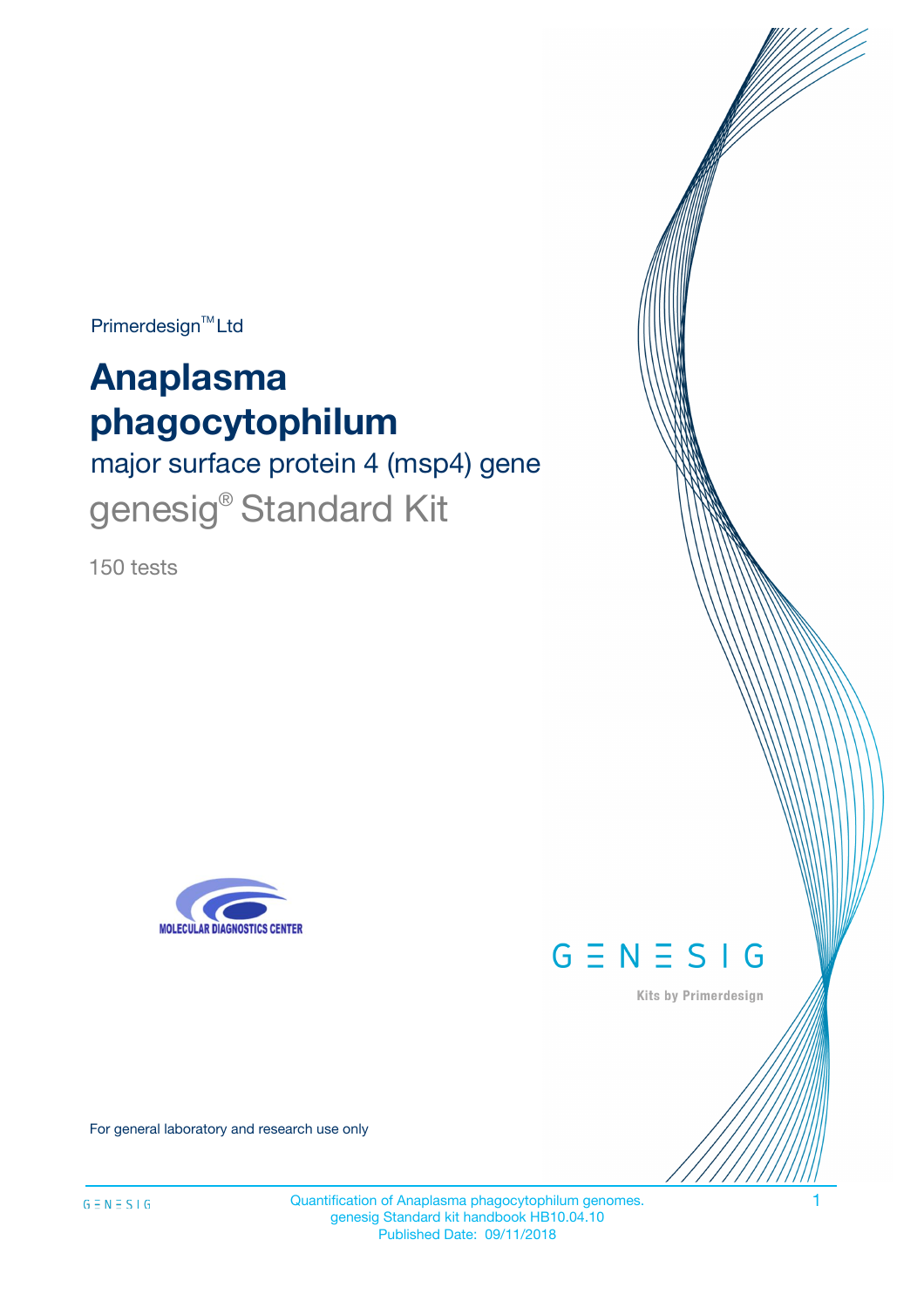# Introduction to Anaplasma phagocytophilum

Anaplasma phagocytophilum is a Gram-negative bacterium of the Anaplasma genus that is responsible for causing human anaplasmosis, formerly known as human granulocytic ehrlichiosis. It can also cause disease in dogs, ruminants, horses and sheep. It is an obligate intracellular pathogen of 0.2-2 µm in diameter with a circular genome of approximately 1.48 Mb. It is unable to synthesise peptidoglycan or lipopolysaccharide, relying on membrane cholesterol to maintain physical integrity and leaving the organism extremely vulnerable to stress.

A. phagocytophilum is usually transmitted through tick bites and the majority of cases occur between April and September. The bacterium specifically attaches to neutrophils and persist intracellularly within vacuoles. It produces a number of pathogenic factors that aid virulence including specific adhesins for neutrophils and virulence factors that inhibit phagosomelysozome fusion and the production of reactive oxygen species that would normally kill the bacterium. The bacterium also inhibits programmed cell death of the neutrophil (apoptosis) and induces expression of interleukin-8, which causes neutrophil chemotaxis, thereby increasing the spread of the bacterium throughout the host organism.

Symptoms include fever, shaking chills, myalgia, headache and nausea which typically occur 7 to 10 days after tick bites.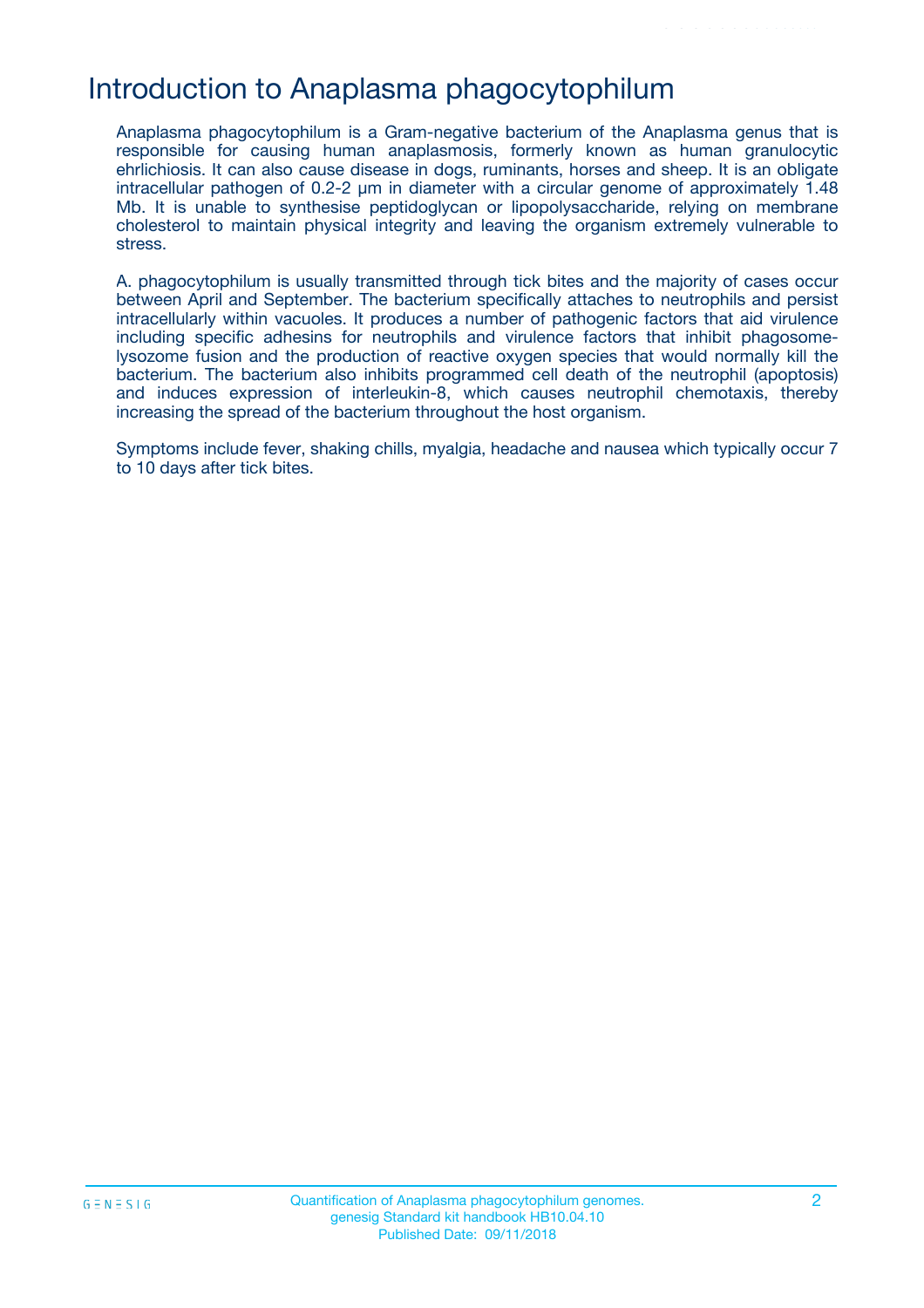

The Primerdesign genesig Kit for Anaplasma phagocytophilum (A.phagocytophilum) genomes is designed for the in vitro quantification of A.phagocytophilum genomes. The kit is designed to have a broad detection profile. Specifically, the primers represent 100% homology with over 95% of the NCBI database reference sequences available at the time of design.

The dynamics of genetic variation means that new sequence information may become available after the initial design. Primerdesign periodically reviews the detection profiles of our kits and when required releases new versions.

If you require further information, or have a specific question about the detection profile of this kit then please send an e.mail to enquiry@primerdesign.co.uk and our bioinformatics team will answer your question.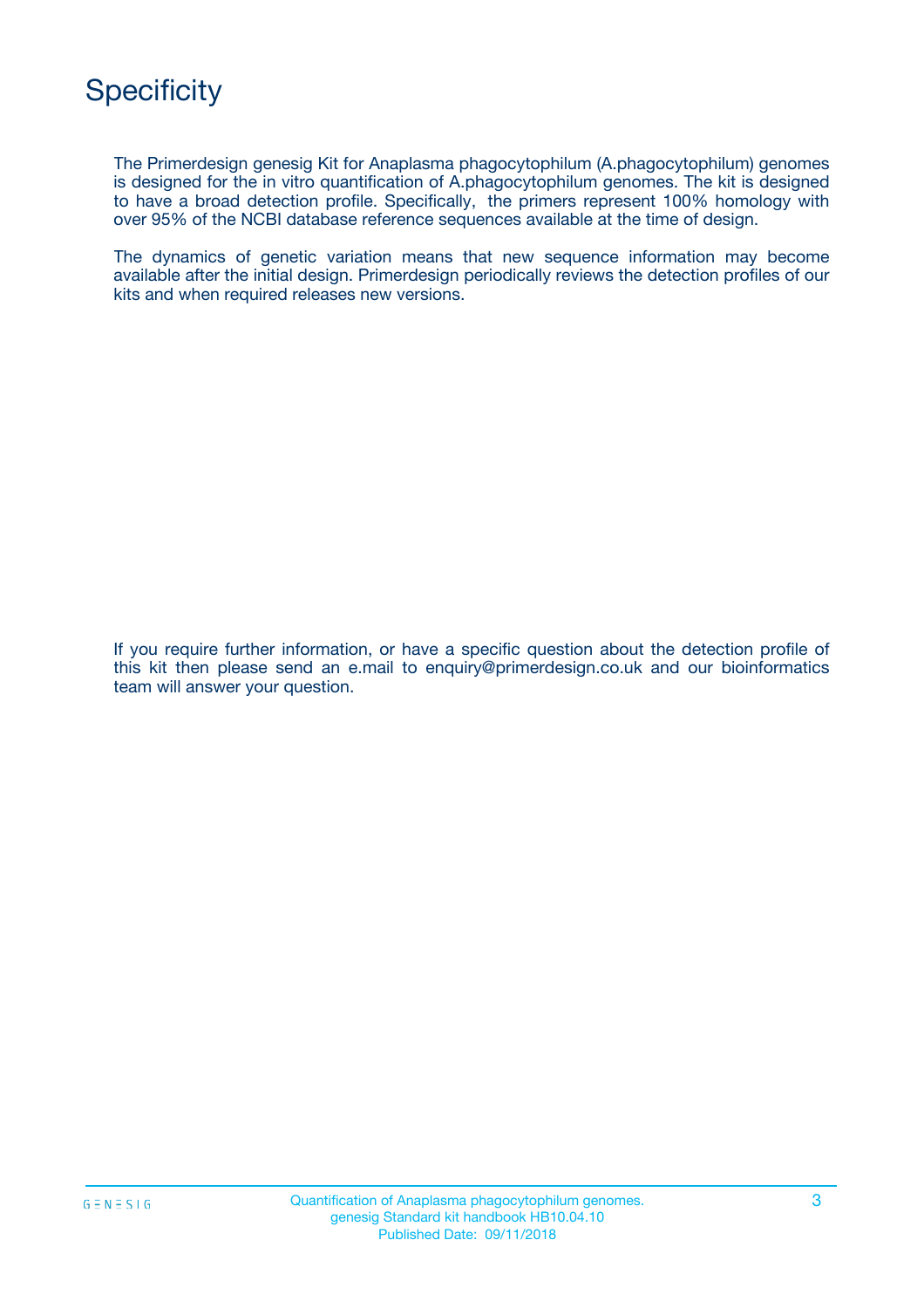# Kit contents

- **A.phagocytophilum specific primer/probe mix (150 reactions BROWN)** FAM labelled
- **A.phagocytophilum positive control template (for Standard curve RED)**
- **RNase/DNase free water (WHITE)** for resuspension of primer/probe mixes
- **Template preparation buffer (YELLOW)** for resuspension of positive control template and standard curve preparation

# Reagents and equipment to be supplied by the user

#### **Real-time PCR Instrument**

#### **Extraction kit**

This kit is recommended for use with genesig Easy DNA/RNA extraction kit. However, it is designed to work well with all processes that yield high quality RNA and DNA with minimal PCR inhibitors.

#### **oasig**TM **lyophilised or Precision**®**PLUS 2X qPCR Master Mix**

This kit is intended for use with oasig or PrecisionPLUS2X qPCR Master Mix.

**Pipettors and Tips**

**Vortex and centrifuge**

**Thin walled 1.5 ml PCR reaction tubes**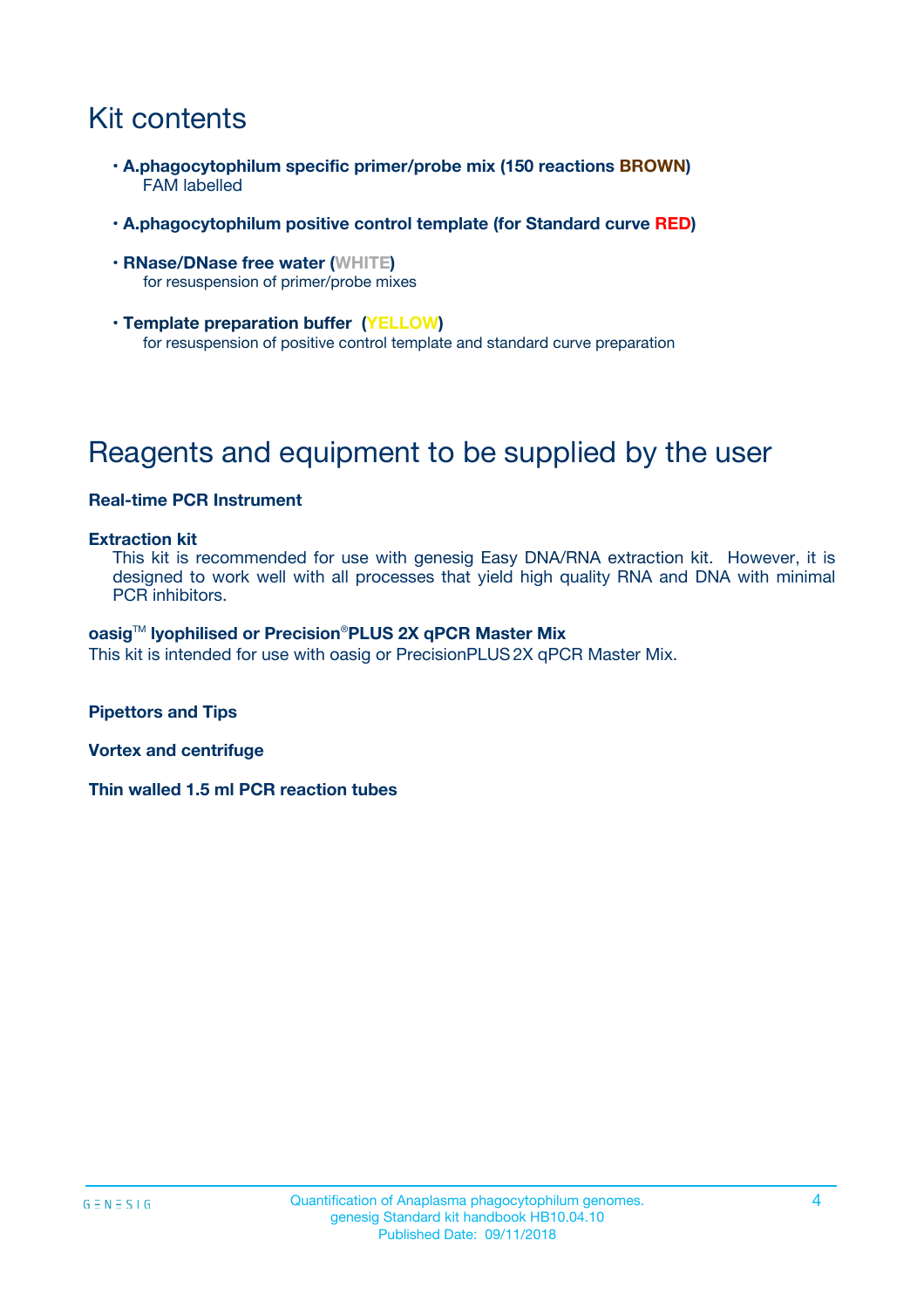### Kit storage and stability

This kit is stable at room temperature but should be stored at -20ºC on arrival. Once the lyophilised components have been resuspended they should not be exposed to temperatures above -20°C for longer than 30 minutes at a time and unnecessary repeated freeze/thawing should be avoided. The kit is stable for six months from the date of resuspension under these circumstances.

If a standard curve dilution series is prepared this can be stored frozen for an extended period. If you see any degradation in this serial dilution a fresh standard curve can be prepared from the positive control.

Primerdesign does not recommend using the kit after the expiry date stated on the pack.

### Suitable sample material

All kinds of sample material suited for PCR amplification can be used. Please ensure the samples are suitable in terms of purity, concentration, and DNA integrity. Always run at least one negative control with the samples. To prepare a negative-control, replace the template DNA sample with RNase/DNase free water.

### Dynamic range of test

Under optimal PCR conditions genesig A.phagocytophilum detection kits have very high priming efficiencies of >95% and can detect less than 100 copies of target template.

### Notices and disclaimers

This product is developed, designed and sold for research purposes only. It is not intended for human diagnostic or drug purposes or to be administered to humans unless clearly expressed for that purpose by the Food and Drug Administration in the USA or the appropriate regulatory authorities in the country of use. During the warranty period Primerdesign genesig detection kits allow precise and reproducible data recovery combined with excellent sensitivity. For data obtained by violation to the general GLP guidelines and the manufacturer's recommendations the right to claim under guarantee is expired. PCR is a proprietary technology covered by several US and foreign patents. These patents are owned by Roche Molecular Systems Inc. and have been sub-licensed by PE Corporation in certain fields. Depending on your specific application you may need a license from Roche or PE to practice PCR. Additional information on purchasing licenses to practice the PCR process may be obtained by contacting the Director of Licensing at Roche Molecular Systems, 1145 Atlantic Avenue, Alameda, CA 94501 or Applied Biosystems business group of the Applera Corporation, 850 Lincoln Centre Drive, Foster City, CA 94404. In addition, the 5' nuclease assay and other homogeneous amplification methods used in connection with the PCR process may be covered by U.S. Patents 5,210,015 and 5,487,972, owned by Roche Molecular Systems, Inc, and by U.S. Patent 5,538,848, owned by The Perkin-Elmer Corporation.

### Trademarks

Primerdesign™ is a trademark of Primerdesign Ltd.

genesig $^\circledR$  is a registered trademark of Primerdesign Ltd.

The PCR process is covered by US Patents 4,683,195, and 4,683,202 and foreign equivalents owned by Hoffmann-La Roche AG. BI, ABI PRISM® GeneAmp® and MicroAmp® are registered trademarks of the Applera Genomics (Applied Biosystems Corporation). BIOMEK® is a registered trademark of Beckman Instruments, Inc.; iCycler™ is a registered trademark of Bio-Rad Laboratories, Rotor-Gene is a trademark of Corbett Research. LightCycler™ is a registered trademark of the Idaho Technology Inc. GeneAmp®, TaqMan® and AmpliTaqGold® are registered trademarks of Roche Molecular Systems, Inc., The purchase of the Primerdesign reagents cannot be construed as an authorization or implicit license to practice PCR under any patents held by Hoffmann-LaRoche Inc.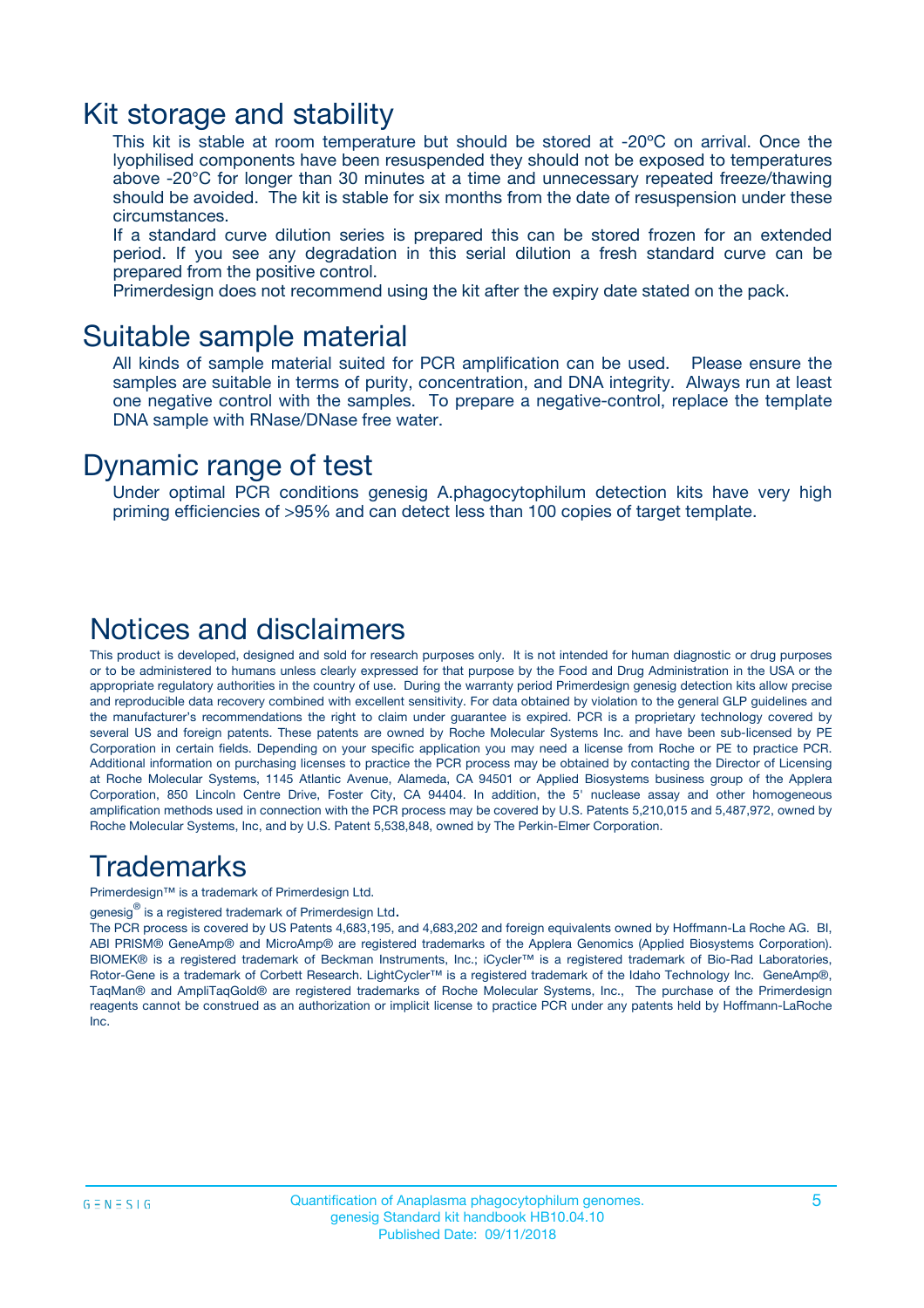# Principles of the test

#### **Real-time PCR**

A A.phagocytophilum specific primer and probe mix is provided and this can be detected through the FAM channel.

The primer and probe mix provided exploits the so-called TaqMan® principle. During PCR amplification, forward and reverse primers hybridize to the A.phagocytophilum DNA. A fluorogenic probe is included in the same reaction mixture which consists of a DNA probe labeled with a 5`-dye and a 3`-quencher. During PCR amplification, the probe is cleaved and the reporter dye and quencher are separated. The resulting increase in fluorescence can be detected on a range of qPCR platforms.

#### **Positive control**

For copy number determination and as a positive control for the PCR set up, the kit contains a positive control template. This can be used to generate a standard curve of A. phagocytophilum copy number / Cq value. Alternatively the positive control can be used at a single dilution where full quantitative analysis of the samples is not required. Each time the kit is used, at least one positive control reaction must be included in the run. A positive result indicates that the primers and probes for detecting the target A.phagocytophilum gene worked properly in that particular experimental scenario. If a negative result is obtained the test results are invalid and must be repeated. Care should be taken to ensure that the positive control does not contaminate any other kit component which would lead to falsepositive results. This can be achieved by handling this component in a Post PCR environment. Care should also be taken to avoid cross-contamination of other samples when adding the positive control to the run. This can be avoided by sealing all other samples and negative controls before pipetting the positive control into the positive control well.

#### **Negative control**

To validate any positive findings a negative control reaction should be included every time the kit is used. For this reaction the RNase/DNase free water should be used instead of template. A negative result indicates that the reagents have not become contaminated while setting up the run.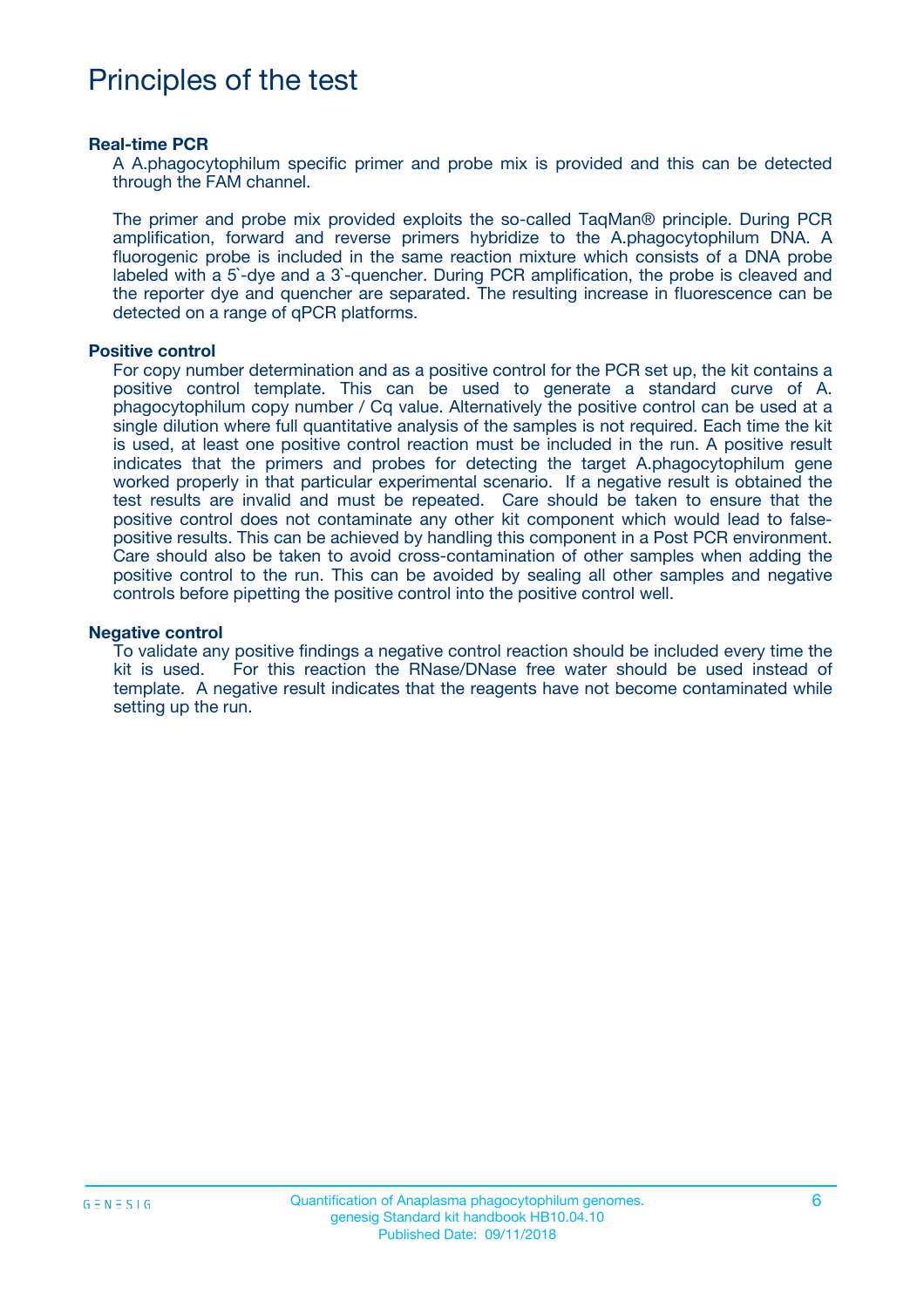### Resuspension protocol

To minimize the risk of contamination with foreign DNA, we recommend that all pipetting be performed in a PCR clean environment. Ideally this would be a designated PCR lab or PCR cabinet. Filter tips are recommended for all pipetting steps.

#### **1. Pulse-spin each tube in a centrifuge before opening.**

This will ensure lyophilised primer and probe mix is in the base of the tube and is not spilt upon opening the tube.

**2. Resuspend the kit components in the RNase/DNase free water supplied, according to the table below.**

To ensure complete resuspension, vortex each tube thoroughly.

| Component - resuspend in water             | Volume |
|--------------------------------------------|--------|
| <b>Pre-PCR pack</b>                        |        |
| A.phagocytophilum primer/probe mix (BROWN) | 165 ul |

### **3. Resuspend the positive control template in the template preparation buffer supplied, according to the table below:**

To ensure complete resuspension, vortex the tube thoroughly.

| Component - resuspend in template preparation buffer | Volume |
|------------------------------------------------------|--------|
| <b>Post-PCR heat-sealed foil</b>                     |        |
| A.phagocytophilum Positive Control Template (RED) *  | 500 µl |

\* This component contains high copy number template and is a VERY significant contamination risk. It must be opened and handled in a separate laboratory environment, away from the other components.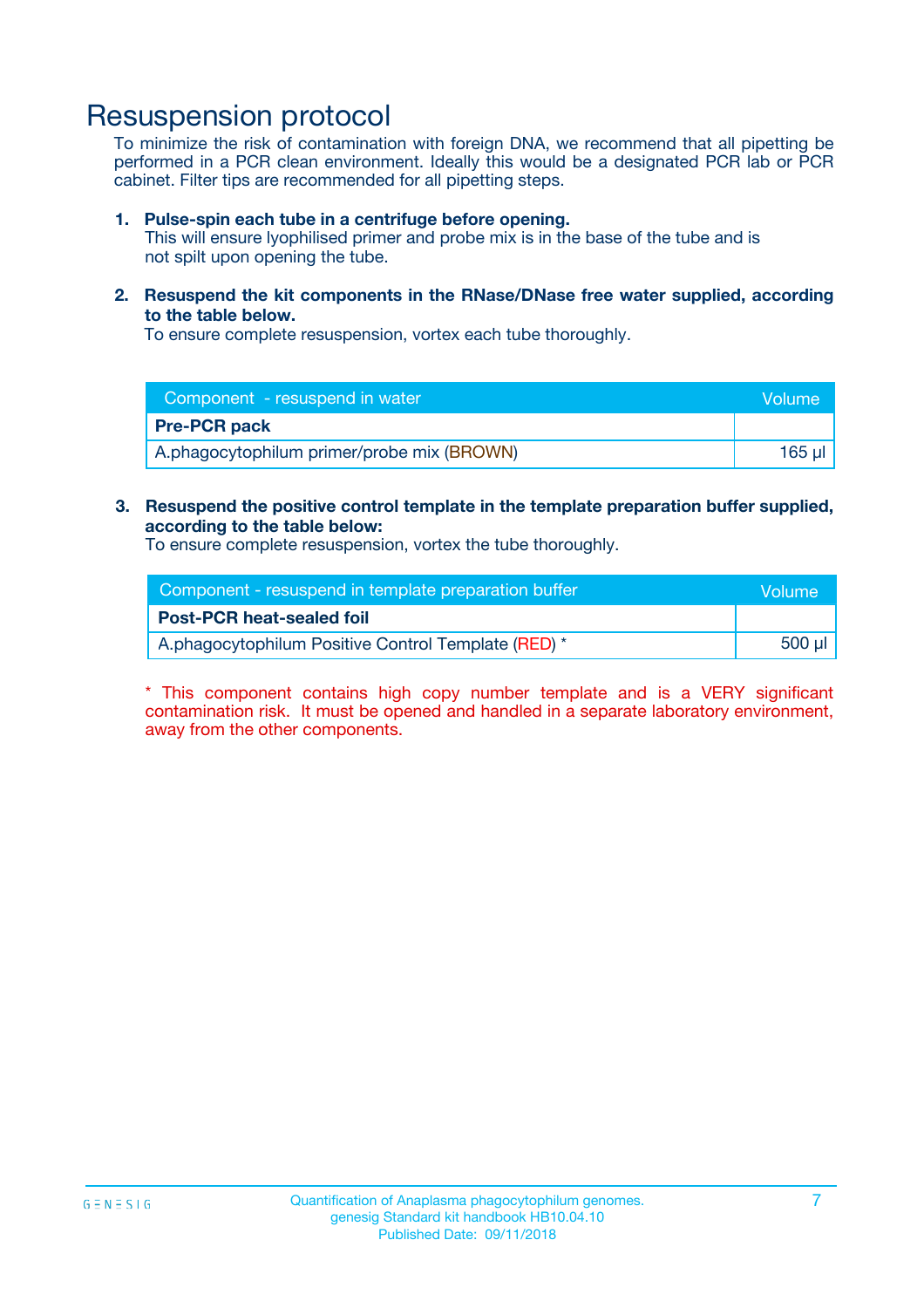# qPCR detection protocol

**1. For each DNA sample prepare a reaction mix according to the table below:** Include sufficient reactions for positive and negative controls.

| Component                                  | Volume   |
|--------------------------------------------|----------|
| oasig or PrecisionPLUS 2X qPCR Master Mix  | $10 \mu$ |
| A.phagocytophilum primer/probe mix (BROWN) | 1 µl     |
| <b>RNase/DNase free water (WHITE)</b>      | $4 \mu$  |
| <b>Final Volume</b>                        | 15 ul    |

- **2. Pipette 15µl of this mix into each well according to your qPCR experimental plate set up.**
- **3. Prepare DNA templates for each of your samples.**
- **4. Pipette 5µl of DNA template into each well, according to your experimental plate set up.**

For negative control wells use 5µl of RNase/DNase free water. The final volume in each well is 20µl.

**5. If a standard curve is included for quantitative analysis, prepare a reaction mix according to the table below:**

| Component                                  | Volume   |
|--------------------------------------------|----------|
| oasig or PrecisionPLUS 2X qPCR Master Mix  | 10 µl    |
| A.phagocytophilum primer/probe mix (BROWN) | 1 µI     |
| <b>RNase/DNase free water (WHITE)</b>      | $4 \mu$  |
| <b>Final Volume</b>                        | $15 \mu$ |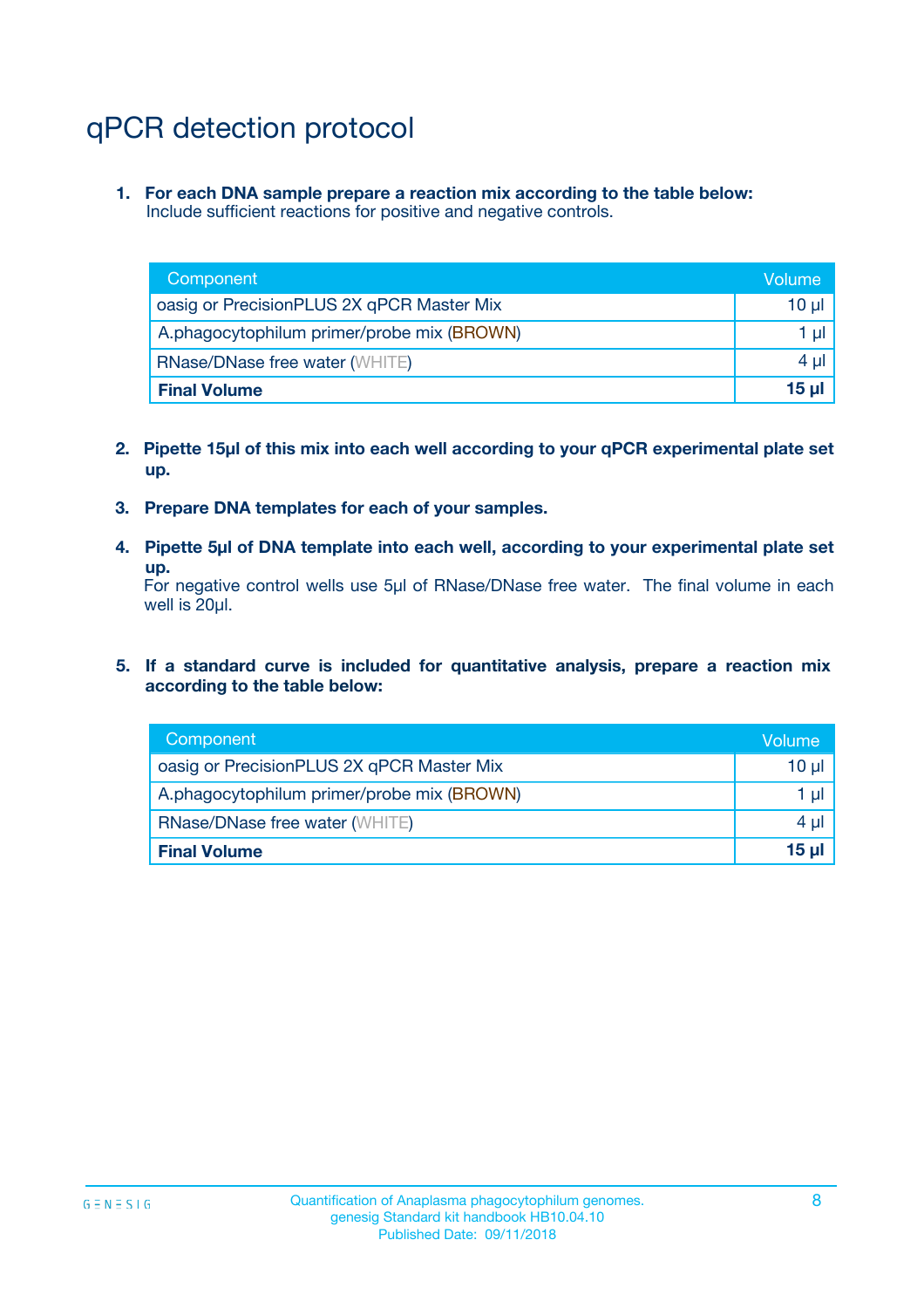### **6. Preparation of a standard curve dilution series.**

- 1) Pipette 90µl of template preparation buffer into 5 tubes and label 2-6
- 2) Pipette 10µl of Positive Control Template (RED) into tube 2
- 3) Vortex thoroughly
- 4) Change pipette tip and pipette 10µl from tube 2 into tube 3
- 5) Vortex thoroughly

Repeat steps 4 and 5 to complete the dilution series

| <b>Standard Curve</b>         | <b>Copy Number</b>     |
|-------------------------------|------------------------|
| Tube 1 Positive control (RED) | $2 \times 10^5$ per µl |
| Tube 2                        | $2 \times 10^4$ per µl |
| Tube 3                        | $2 \times 10^3$ per µl |
| Tube 4                        | $2 \times 10^2$ per µl |
| Tube 5                        | 20 per µl              |
| Tube 6                        | $2$ per $\mu$          |

7. Pipette 5µl of standard template into each well for the standard curve according to your experimental plate set up.

The final volume in each well is 20µl.

# qPCR amplification protocol

Amplification conditions using oasig or PrecisionPLUS2X qPCR Master Mix.

|             | <b>Step</b>       | <b>Time</b>     | Temp    |
|-------------|-------------------|-----------------|---------|
|             | Enzyme activation | 2 min           | 95 °C   |
| Cycling x50 | Denaturation      | 10 <sub>s</sub> | 95 $°C$ |
|             | DATA COLLECTION * | 60 s            | 60 °C   |

\* Fluorogenic data should be collected during this step through the FAM channel